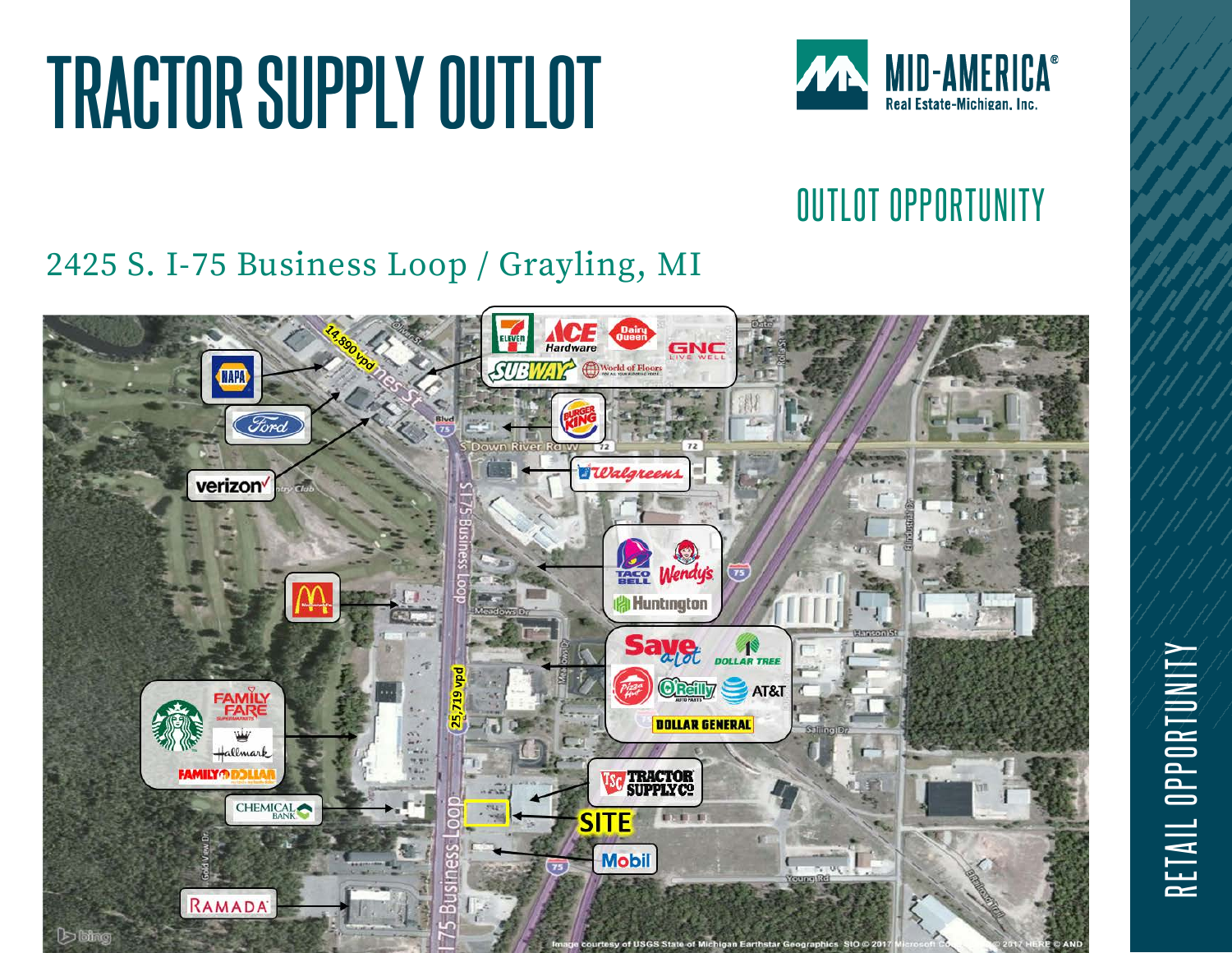### Address

2425 S. I-75 Business Loop Grayling, MI 49738

## Availability

.74 Acre Outlot Up to 3,000 SF with drive thru available

### Area Tenants



#### Features

.74 acre outlot available for lease, shadow anchored by Tractor Supply Company, in the heart of Grayling's main shopping corridor. The proposed outlot can accommodate up to 3,000 SF with a drive-thru. The property is located 0.2 miles off the interstate I-75 providing drivers convenient ease of access to and from the freeway for their up or downstate commute. The site offers 133' frontage along the I-75 Business loop and is strategically situated between two boulevard U-turn lanes for 2-way traffic, resulting in optimal and convenient access to the property.

### Demographics

|                                       | 1 MILE   | 5 MILES  | <b>10 MILES</b> |
|---------------------------------------|----------|----------|-----------------|
| <b>POPULATION</b>                     | 1,381    | 6,169    | 10,900          |
| <b>HOUSEHOLDS</b>                     | 585      | 2,572    | 4,631           |
| <b>AVG HOUSEHOLD</b><br><b>INCOME</b> | \$44,382 | \$54,391 | \$55,027        |
| <b>DAYTIME</b><br><b>POPULATION</b>   | 3,610    | 8,232    | 11,515          |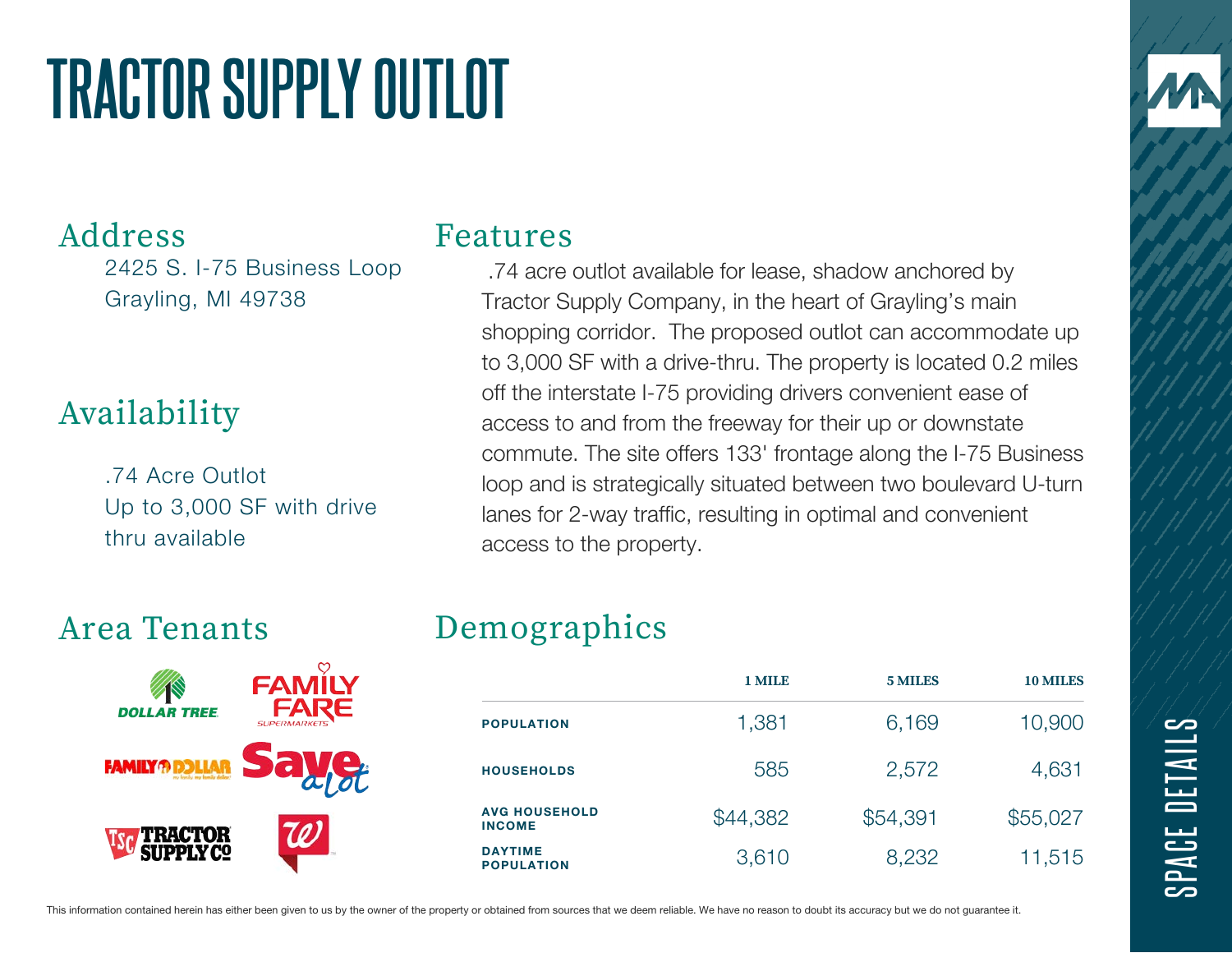

| BUILDING / PARKING DATA :                                                                                                                                          |                                    |  |
|--------------------------------------------------------------------------------------------------------------------------------------------------------------------|------------------------------------|--|
| <b>BUILDING DATA :</b>                                                                                                                                             |                                    |  |
| <b>EXISTING:</b><br><b>KMART</b><br>GARDEN SHOP                                                                                                                    | 62.320 S.F.<br><b>SOBS &amp;F.</b> |  |
| <b>SLETOTAL:</b>                                                                                                                                                   | 55.403 S.F.                        |  |
| PROPOSED OUTPARCEL:                                                                                                                                                | 3000 SF.                           |  |
| TOTAL BUILDING AREA                                                                                                                                                | 58.403 S.F.                        |  |
| <b>PARKING DATA:</b>                                                                                                                                               |                                    |  |
| RETAIL: 1 SPACE / 300 S.F. OF FLOOR AREA<br>(52.320/300 = 175 SPACES REQUIRED)                                                                                     | 175 SPACES                         |  |
| <b>CUTPARCEL:</b><br>FAST FOOD: 1 SPACE/ 125 S.F. OF FLOOR AREA<br>PLUS 1 SPACE/ EMPLOYEE IN PEAK SHIFT.<br>(3.000 S F / 125 - 24 SPACES + 6 EMPLOYEES - 30 SPACES | 30 SPACES                          |  |
| PARKING REQUIRED :                                                                                                                                                 | <b>205 SPACES</b>                  |  |
| PARKING PROPORED:<br>(OUTPARCEL)                                                                                                                                   | 32 SPACES                          |  |
| PARKING PROPOSED:<br><b>(KMART)</b>                                                                                                                                | <b>177 SPACES</b>                  |  |
| TOTAL PARKING PROPOSED: 200 SPACES                                                                                                                                 | (3.6 SPACES / 1000 S.F.)           |  |

**SCALE: 1-40'-0"** 

SITE PLAN

CONCEPTUAL DEMISING PLAN **SITE PLAN**SITE PLAN